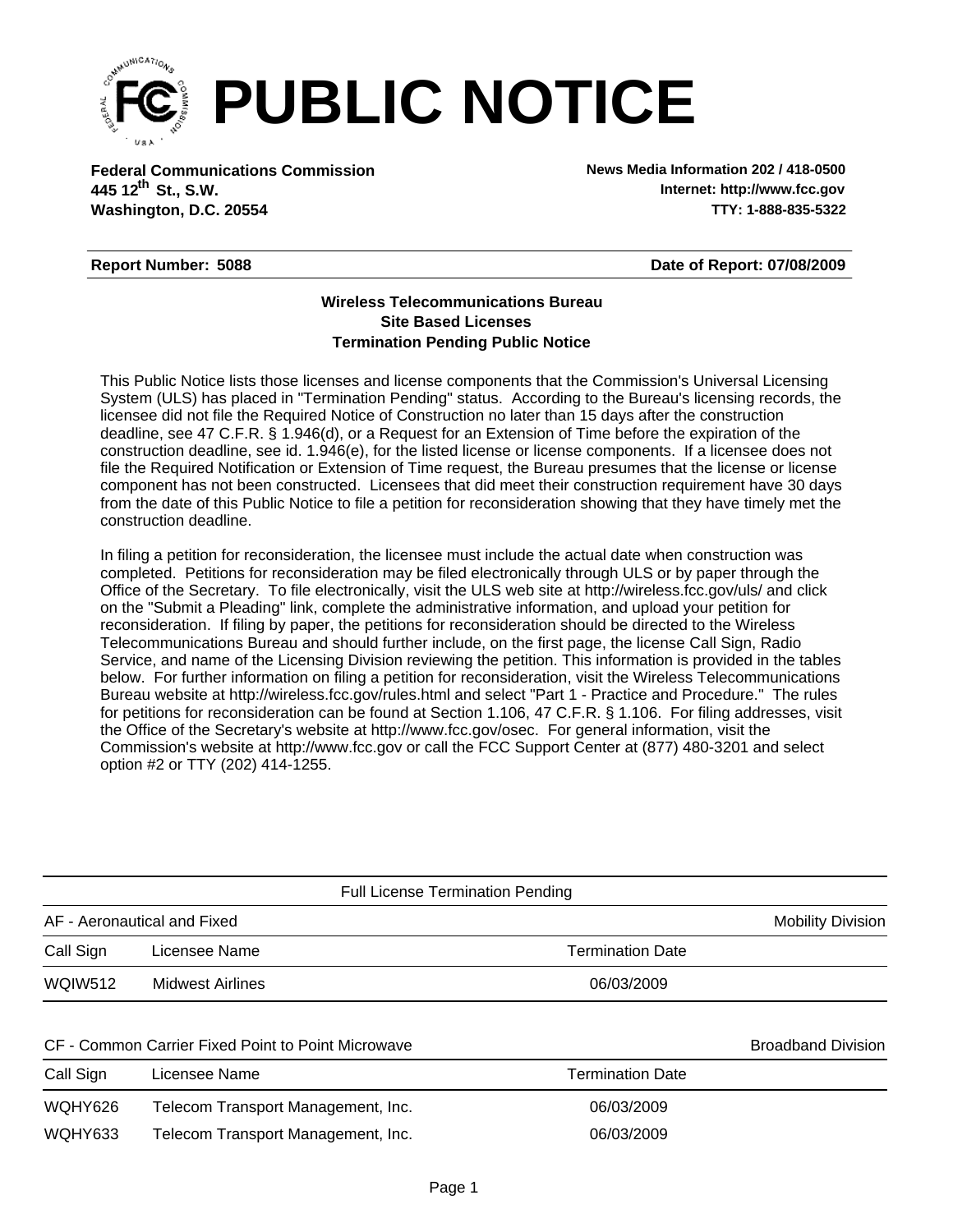| <b>Full License Termination Pending</b>            |                                    |                         |  |  |  |  |
|----------------------------------------------------|------------------------------------|-------------------------|--|--|--|--|
| CF - Common Carrier Fixed Point to Point Microwave | <b>Broadband Division</b>          |                         |  |  |  |  |
| Call Sign                                          | Licensee Name                      | <b>Termination Date</b> |  |  |  |  |
| WQHY696                                            | Telecom Transport Management, Inc. | 06/03/2009              |  |  |  |  |
| WQHZ290                                            | Telecom Transport Management, Inc. | 06/04/2009              |  |  |  |  |
| WQHZ293                                            | Telecom Transport Management, Inc. | 06/04/2009              |  |  |  |  |
| WQHZ295                                            | Telecom Transport Management, Inc. | 06/04/2009              |  |  |  |  |

## IG - Industrial/Business Pool, Conventional Mobility Division Nobility Division

| Call Sign      | Licensee Name                                 | <b>Termination Date</b> |
|----------------|-----------------------------------------------|-------------------------|
| WQIB790        | PRATT CAR SERVICE INC                         | 06/02/2009              |
| WQIV737        | Allen's Hatchery, Inc.                        | 05/29/2009              |
| <b>WQIV751</b> | Utah Pet Center                               | 05/29/2009              |
| WQIV770        | DEPT. OF EDUCATION-KAISER HIGH SCHOOL         | 05/29/2009              |
| WQIV772        | DEPT. OF EDUCATION-NOELANI ELEMENTARY SCHO    | 05/29/2009              |
| WQIV773        | DEPT. OF EDUCATION-POPE ELEMENTARY SCHOOL     | 05/29/2009              |
| WQIV774        | DEPT. OF EDUCATION-LUNALILO ELEMENTARY SCHO   | 05/29/2009              |
| WQIV775        | DEPT. OF EDUCATION-MILILANI UKA ELEMENTARY SO | 05/29/2009              |
| <b>WQIV801</b> | Dillards #777 - First Colony Mall             | 05/29/2009              |
| WQIV835        | Southern Maryland Baseball Club LLC           | 05/29/2009              |
| WQIW249        | <b>INVER HILLS COMMUNITY COLLEGE</b>          | 05/31/2009              |
| WQIW318        | CENTURION CLINICAL RESEARCH                   | 06/02/2009              |
| WQIW321        | INDUSTRY & ENERGY ASSOCIATES, LLC             | 06/02/2009              |
| <b>WQIW506</b> | VeraSun                                       | 06/03/2009              |
| <b>WQIW562</b> | <b>MID AMERICAN STEEL &amp; WIRE</b>          | 06/03/2009              |
| WQIW719        | Space Telescope Science Institute             | 06/04/2009              |
|                |                                               |                         |

## MG - Microwave Industrial/Business Pool and Broadband Division

| Call Sign | Licensee Name                       | Termination Date |
|-----------|-------------------------------------|------------------|
| WQHY622   | Clearwire Spectrum Holdings II, LLC | 06/03/2009       |
| WQHY810   | <b>Brainstorm Internet</b>          | 06/03/2009       |
| WQHZ472   | Clearwire Spectrum Holdings II, LLC | 06/04/2009       |

## TI - TV Intercity Relay **Broadband Division**

| Call Sign | Licensee Name         | <b>Termination Date</b> |
|-----------|-----------------------|-------------------------|
| WQHZ508   | DESERT TELEVISION LLC | 06/04/2009              |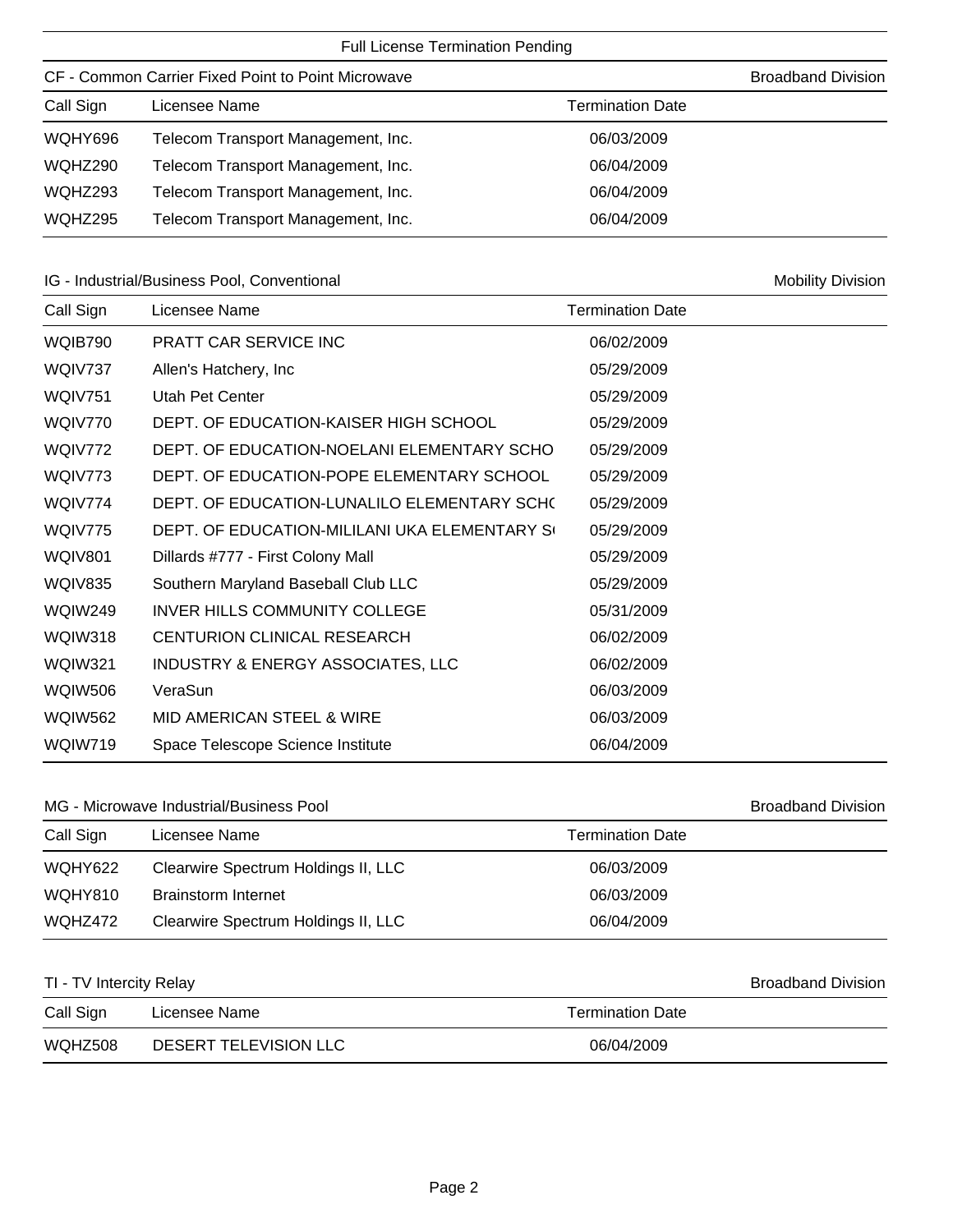| <b>Location Termination Pending</b> |               |          |           |                             |      |  |
|-------------------------------------|---------------|----------|-----------|-----------------------------|------|--|
| Call Sign                           | Licensee Name | City     | State     | <b>Location Termination</b> |      |  |
|                                     |               | Latitude | Longitude | #                           | Date |  |
|                                     |               |          |           |                             |      |  |

| <b>Frequency Termination Pending</b>               |                                        |                     |                           |                |           |                           |
|----------------------------------------------------|----------------------------------------|---------------------|---------------------------|----------------|-----------|---------------------------|
| CF - Common Carrier Fixed Point to Point Microwave |                                        |                     |                           |                |           | <b>Broadband Division</b> |
| Call Sign<br>Stn Class                             | Licensee Name<br>Lower/Upper Frequency | City<br>Latitude    | <b>State</b><br>Longitude | Loc.<br>Path # | Ant.<br># | Termination<br>Date       |
| WQHY620                                            | Telecom Transport Management, Inc.     | <b>Apple Valley</b> | MN                        |                |           | 06/03/2009                |
| <b>FXO</b>                                         | 22025.00000000                         | 44-45-47.9 N        | 93-13-28.9 W              | 2              |           |                           |
| WQHY625                                            | Telecom Transport Management, Inc.     | <b>Burnsville</b>   | ΜN                        |                |           | 06/03/2009                |
| <b>FXO</b>                                         | 22680.00000000                         | 44-47-17.0 N        | 93-15-25.0 W              |                |           |                           |
| WQHY625                                            | Telecom Transport Management, Inc.     | <b>Burnsville</b>   | ΜN                        |                |           | 06/03/2009                |
| <b>FXO</b>                                         | 23230.00000000                         | 44-47-17.0 N        | 93-15-25.0 W              | 5              |           |                           |
| WQHY639                                            | Telecom Transport Management, Inc.     | <b>Burnsville</b>   | ΜN                        |                |           | 06/03/2009                |
| <b>FXO</b>                                         | 18090.00000000                         | 44-44-38.0 N        | 93-19-41.9 W              | 2              |           |                           |
| WQHY676                                            | Telecom Transport Management, Inc.     | <b>Prior Lake</b>   | ΜN                        |                |           | 06/03/2009                |
| <b>FXO</b>                                         | 11405.00000000                         | 44-40-50.0 N        | 93-22-39.0 W              | 2              |           |                           |
| WQHZ292                                            | Telecom Transport Management, Inc.     | Jordan              | ΜN                        |                |           | 06/04/2009                |
| <b>FXO</b>                                         | 17950.00000000                         | 44-41-27.7 N        | 93-30-25.4 W              | 2              |           |                           |

# IG - Industrial/Business Pool, Conventional Mobility Division Mobility Division

| Call Sign<br><b>Stn Class</b> | Licensee Name<br>Lower/Upper Frequency        | City<br>Latitude | <b>State</b><br>Longitude | Loc.<br>Path # | Ant.<br># | Termination<br>Date |
|-------------------------------|-----------------------------------------------|------------------|---------------------------|----------------|-----------|---------------------|
| WPZZ624                       | <b>Baltimore Marriott Waterfront Hotel</b>    | <b>Baltimore</b> | MD                        |                | 2         | 05/29/2009          |
| FB <sub>2</sub>               | 463.91250000                                  | 39-16-59.0 N     | 76-36-9.0 W               |                |           |                     |
| WPZZ624                       | <b>Baltimore Marriott Waterfront Hotel</b>    | <b>Baltimore</b> | MD.                       | $\overline{2}$ | -1        | 05/29/2009          |
| <b>MO</b>                     | 463.91250000                                  | 39-16-59.0 N     | 76-36-9.0 W               |                |           |                     |
| WPZZ624                       | <b>Baltimore Marriott Waterfront Hotel</b>    | <b>Baltimore</b> | MD                        | 2              | 1         | 05/29/2009          |
| <b>MO</b>                     | 468.91250000                                  | 39-16-59.0 N     | 76-36-9.0 W               |                |           |                     |
| WQFU214                       | LODI UNIFIED SCHOOL DISTRICT                  | <b>STOCKTON</b>  | CA                        |                | 2         | 06/03/2009          |
| FB <sub>2</sub>               | 152.33000000                                  | 38-3-10.0 N      | 121-21-15.1 W             |                |           |                     |
| WQFU214                       | LODI UNIFIED SCHOOL DISTRICT                  |                  |                           | $\overline{2}$ | 1         | 06/03/2009          |
| <b>MO</b>                     | 152.33000000                                  |                  |                           |                |           |                     |
| WQFU214                       | LODI UNIFIED SCHOOL DISTRICT                  |                  |                           | 2              | 1         | 06/03/2009          |
| <b>MO</b>                     | 157.59000000                                  |                  |                           |                |           |                     |
| <b>WQIW492</b>                | <b>Transportation Management Services Inc</b> | Las Vegas        | <b>NV</b>                 | 1              | 1         | 06/03/2009          |
| FB <sub>2</sub>               | 461.90000000                                  | 36-8-6.9 N       | 115-9-16.1 W              |                |           |                     |